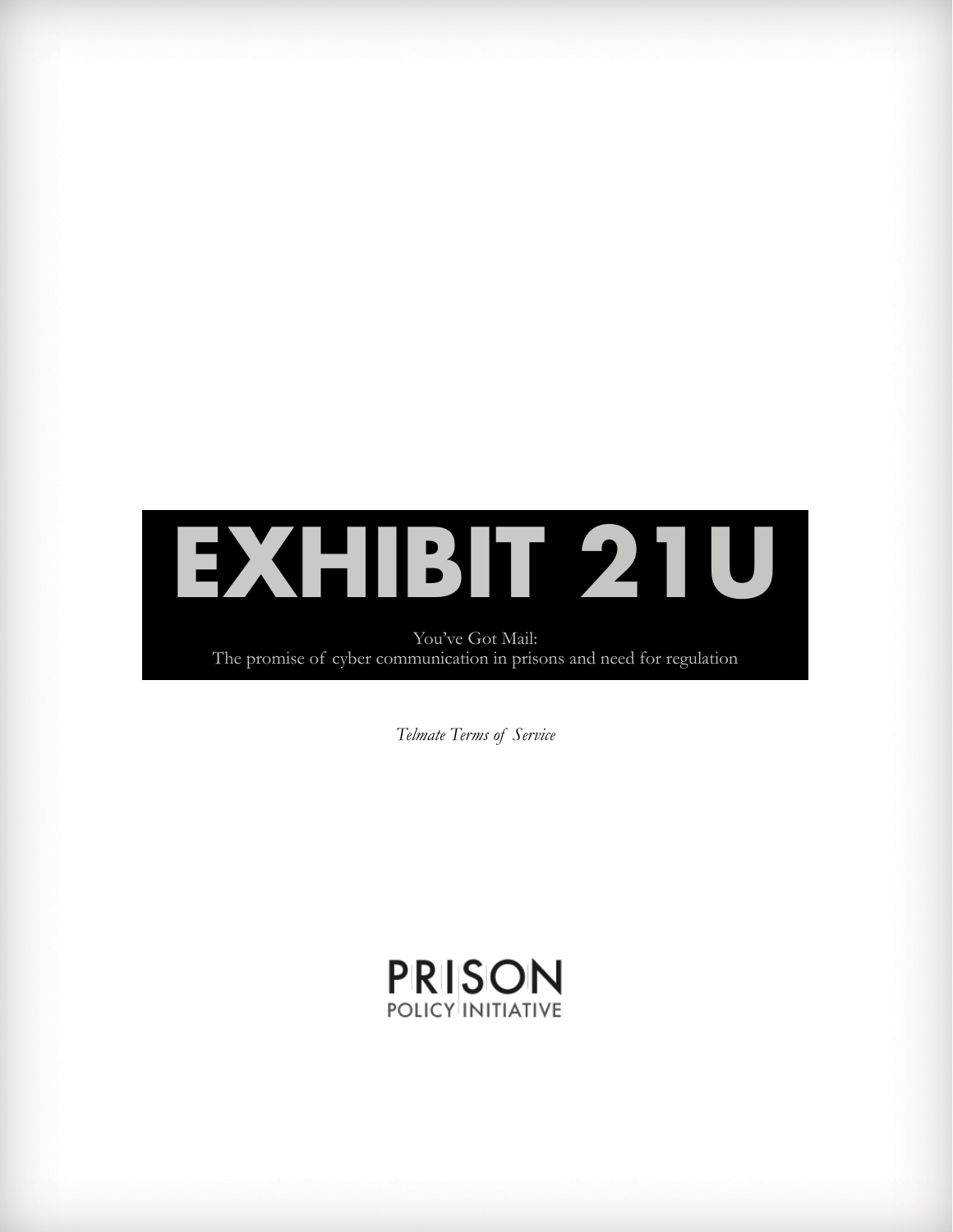**Telmate Terms of Service** (behind login; retrieved from https://visitbri.telmate.com/user/deposit# Jan. 4, 2016)

### **Welcome to Telmate!**

### **1. Your Relationship with Telmate**

1. Services. Your use of Telmate's products, software, services and web sites (referred to collectively in this document as the "Services" and excluding any services provided to you by Telmate under a separate written agreement) is subject to the terms of a legal agreement between you and us. "Telmate" means Telmate LLC, a California Limited Liability Company. This document explains how the agreement is made up, and sets out some of the terms of that agreement.

2. Universal Terms. Unless otherwise agreed to in writing with Telmate, your agreement with Telmate will always include, at a minimum, the terms and conditions set out in this document. These are referred to below as the "Universal Terms". Universal Terms are accessible for you to read either within, or through your use of, the Service.

3. Additional Terms. Your agreement with Telmate will also include the terms of any legal notices applicable to or within the Services, in addition to the Universal Terms. All of these are referred to as the "Additional Terms". Additional Terms will be displayed or made accessible through use of that Service.

4. Terms. The Universal Terms, together with the Additional Terms, form a legally binding agreement between you and Telmate in relation to your use of the Services. It is important that you take the time to read them carefully. Collectively, this legal agreement is referred to below as the "Terms".

5. Precedence. If there is any contradiction between what the Additional Terms say and what the Universal Terms say, then the Additional Terms shall take precedence in relation to that Service.

### **2. Accepting the Terms**

6. Pre-Condition. In order to use the Services, you must first agree to the Terms. You may not use the Services, or continue using the Services, if you do not accept the Terms.

7. Acceptance. You can accept the Terms either by (a) clicking or touching to accept or agree to the Terms, where this option is made available to you by Telmate in the user interface for any Service; or (b) using the Services, in which case, you understand and agree that Telmate will treat your use of the Services as acceptance of the Terms from that point onwards.

8. Prohibited Person. You may not use the Services and may not accept the Terms if you: (a) are not of legal age or capacity to form a binding contract with Telmate; or (b) are barred from receiving the Services under the laws of the United States, or any individual state or other countries in which you are resident or from which you use the Services.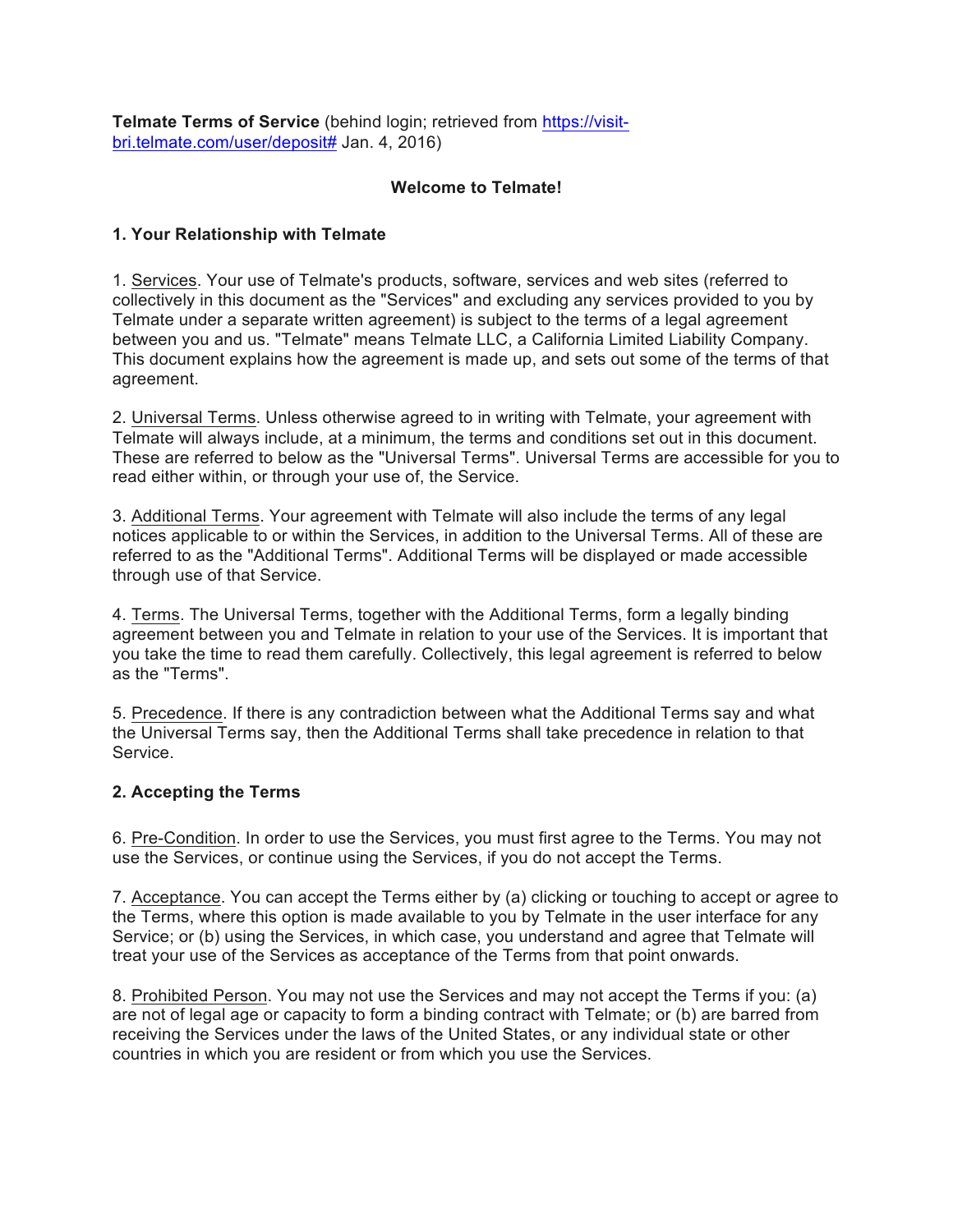#### **3. Communicating the Terms**

9. Electronic Communication. You agree to the use of electronic communication in order to enter into contracts, place orders, and create other records and to the electronic delivery of notices, policies and changes thereto and records of transactions with Telmate.

10. Postings. You agree that Telmate may provide you with notices, including those regarding changes to the Terms, by postings on the Services. Telmate will endeavor to list "Last Revision Date" on such postings.

11. Courtesy Translation. If Telmate has provided you with a translation of the English language version of the Terms, you agree that the translation is provided for your convenience only and that the English language versions of the Terms will govern your relationship with Telmate.

12. Controlling Language. If there is any contradiction between what the English language version of the Terms says and what a translation says, then the English language version shall take precedence.

#### **4. Provision of the Services by Us**

13. Affiliates. Telmate has subsidiaries, partners, vendors and affiliated legal entities around the world (collectively "Affiliates"). Sometimes, these companies may provide all or portions of the Services to you on behalf of Telmate itself. You acknowledge and agree that Affiliates will be entitled to provide these Services to you.

14. Services Innovation. Telmate is constantly innovating in order to provide the best possible experience for its users. You acknowledge and agree that the form and nature of the Services which Telmate and its Affiliates provide may change from time to time without prior notice to you.

15. Scope of Service. As part of this continuing innovation, you acknowledge and agree that Telmate may stop (permanently or temporarily) providing the Services (or any features within the Services) to you or to users generally at Telmate's sole discretion, without prior notice to you. You may also, at your discretion, stop using the Services at any time.

16. Maintenance. From time to time, Telmate may perform maintenance on or upgrade to the Software (defined below) or other Services, or the underlying infrastructure that enables you to use the Software and other Services. This may require Telmate to temporarily suspend or limit your use of some or all of the Services until such time as this maintenance and/or upgrade can be completed. Unless an intervention is urgently required, Telmate will try to publish notice of any significant suspension or limitation in advance. You will not be entitled to damages for any suspension or limitation of the use of any Services whether Telmate provided specific advanced notice or not.

17. Updates. The Software (defined below) which you use to engage the Services may automatically download and install updates from time to time from Telmate or require you to update Flash® or other supporting software. These updates are designed to improve, enhance and further develop the Services and may take the form of bug fixes, enhanced functions, new software modules and/or completely new versions. You agree to receive or perform such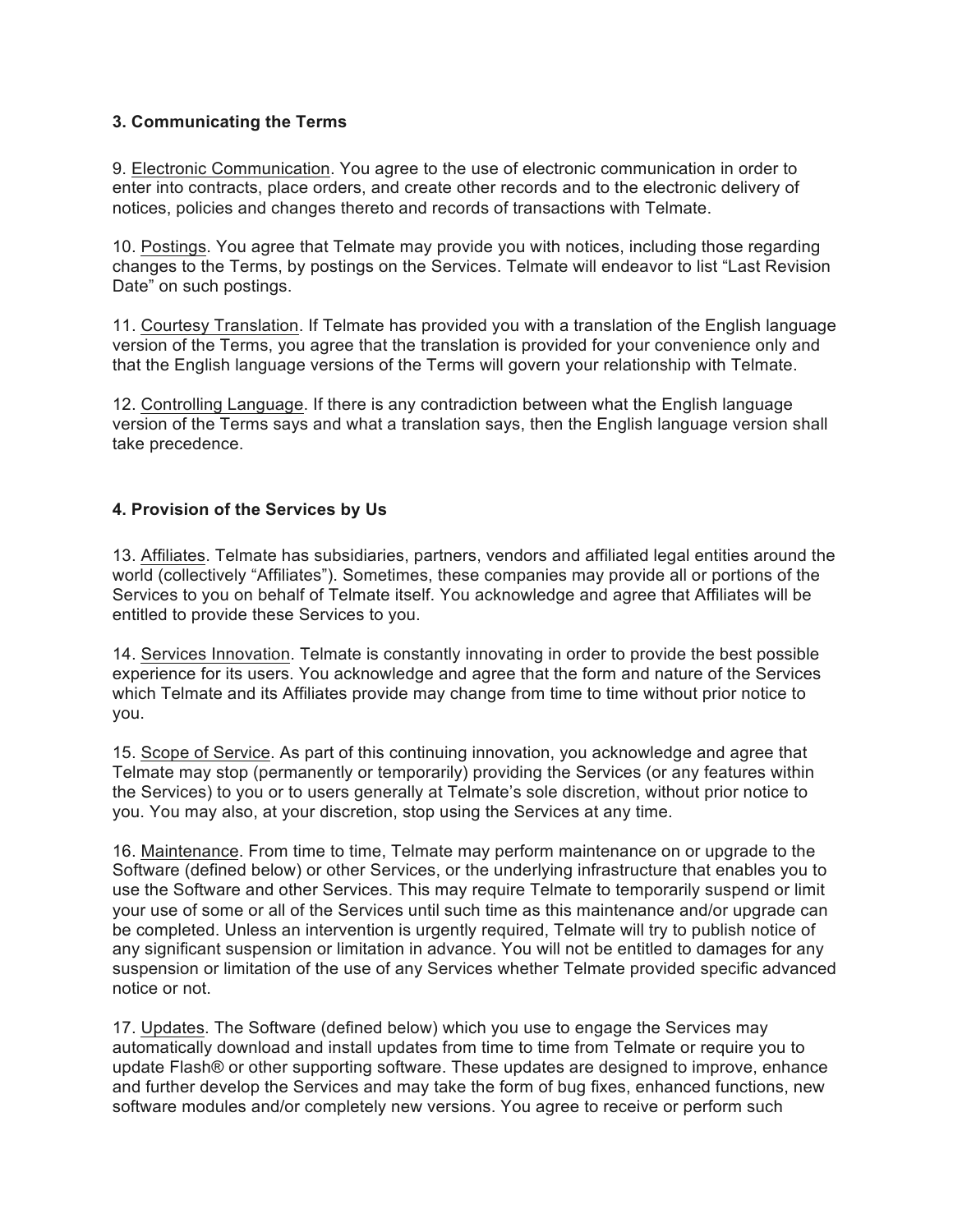updates (and permit Telmate to deliver these to you) as part of your use of the Services.

18. Disabled Access. You acknowledge and agree that if Telmate disables access to your account, you may be prevented from accessing the Services, your account details or any files or other content which is contained in your account, although such may remain available and accessible to others. Content from disabled accounts is not ordinarily available to other users, aside from law enforcement and Telmate agents. Accounts, or individual features, functionalities or connections within accounts, may be disabled in whole or in part by Telmate and/or agents of law enforcement as permitted by law.

19. Data Limits. You acknowledge and agree that while Telmate may not currently have a fixed upper limit on the number of transmissions you may send or receive through the Services, or on the amount of access time or storage space used for the provision of any Service, such upper limits may be set by Telmate at any time, at Telmate's discretion.

### **5. License from Telmate**

20. Grant. Telmate gives you a personal, worldwide, royalty-free, non-assignable and nonexclusive license to use the software provided to you by Telmate as part of the Services as provided to you by Telmate (referred to herein as the "Software"). This license is for the sole purpose of enabling you to use and enjoy the benefit of the Services as provided by Telmate, in the manner permitted by the Terms.

21. Limitations. You may not (and you may not permit anyone else to) copy, modify, create a derivative work of, reverse engineer, decompile or otherwise attempt to extract the source code of the Software or any part thereof, unless this is expressly permitted or required by law, or unless you have been specifically told that you may do so by Telmate, in writing.

22. Non-Transferrable. Unless Telmate has given you specific written permission to do so, you may not assign (or grant a sub-license of) your rights to use the Software, grant a security interest in or over your rights to use the Software, or otherwise transfer any part of your rights to use the Software.

# **6. Use of the Services by You**

23. Accurate Information. In order to access certain Services, you may be required to provide personal or financial information about yourself (such as identification, image or contact details) as part of the registration process for the Service, or as part of your continued use of the Services. You agree that any registration or other such information you give to Telmate will always be accurate, correct and up to date, and to update it promptly as necessary.

24. Representative Account. You will not create an account for anyone other than yourself, and will not create more than one personal profile for yourself. If Telmate disables your account, you will not create another one without our permission.

25. Lawful Purpose. You agree to use the Services only for purposes that are permitted by both (a) the Terms, and (b) any applicable law, regulation or generally accepted practices or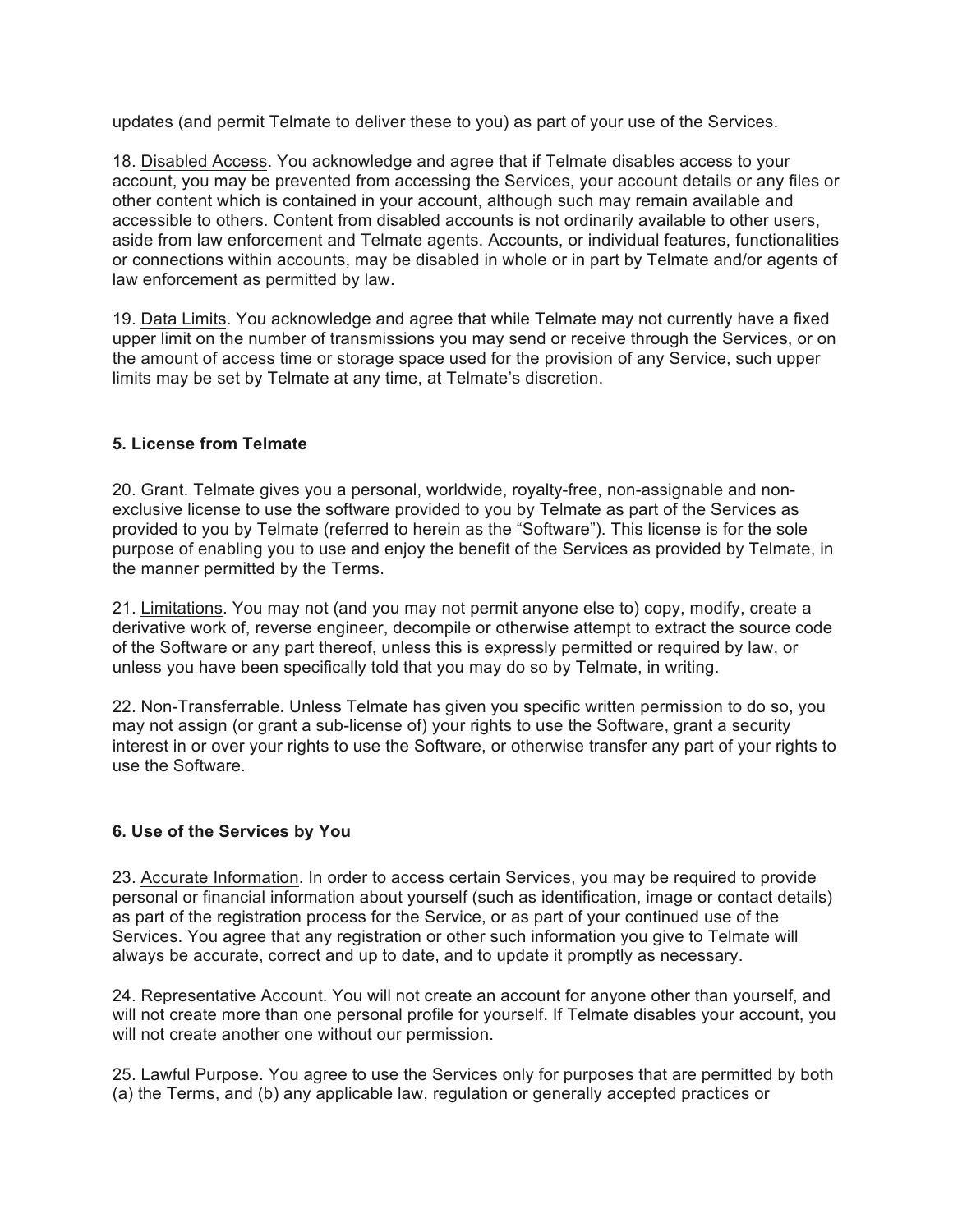guidelines in the relevant jurisdictions, including any laws regarding the export of data or software to and from the United States or other relevant countries, (see www.bis.doc.gov/index.php/regulations/export-administration-regulations-ear).

Telmate is making the Services available to you only on the condition that you certify that you are not such a person or entity and that the use or download is not otherwise in violation of US export control and sanctions regulations. In some countries there are restrictions on the download and use of the Services.It is your responsibility to ensure that you are legally allowed to use the Services where you are located.

26. Passwords. You agree and understand that you are responsible for maintaining the confidentiality of passwords and other personal identifiers associated with any account you use to access the Services. Accordingly, you agree that you will not share such information with any party other than Telmate and will be solely responsible to Telmate for all activities that occur under your account.

27. Unauthorized Use. If you become aware of any unauthorized use of your password or of your account, you agree to notify Telmate customer service immediately at 866-516-0115 or, if applicable to you, your corrections facility staff.

28. Responsibility for Breach. You agree that you are solely responsible for (and that Telmate has no responsibility to you or to any third party for) any breach of your obligations under the Terms and for the consequences (including any loss or damage which Telmate may suffer) of any such breach. Your limited rights to use or access the Services terminate automatically, without notice to you, if you breach any of the Terms.

### **7. Expressly Prohibited Acts**

29. General Respect. You are requested and expected to exercise respect when participating in any features of the Service, including without limitation exchange of photos, images or messages, commenting on photos, images or messages, or participating in video visitation.

30. Method of Access. You may only use the Services through your own user account. You agree not to access (or attempt to access) any of the Services by any means other than through the interface that is provided by Telmate, unless you have been specifically allowed to do so in a separate agreement with Telmate. You specifically agree not to access (or attempt to access) any of the Services through any automated means, including use of scripts, web crawlers, bots robots or scrapers.

31. Interference. You agree that you will not engage in any activity that interferes with or disrupts the Services, or the servers and networks which are connected to the Services, or that intercepts, monitors, damages or modifies any communication which is not intended for you. You specifically agree not to or use any type of spider, virus, worm, Trojan-horse, time bomb or any other codes or instructions that are designed to distort, delete, damage, emulate or disassemble to Services or related communications protocols.

32. Duplication. Unless you have been specifically permitted to do so in a separate agreement with Telmate, you agree that you will not reproduce, duplicate, copy, sell, trade or resell the Services for any purpose, or collect or harvest any personally identifiable information, including account names, from the Services. You may not market, promote or transfer any user Content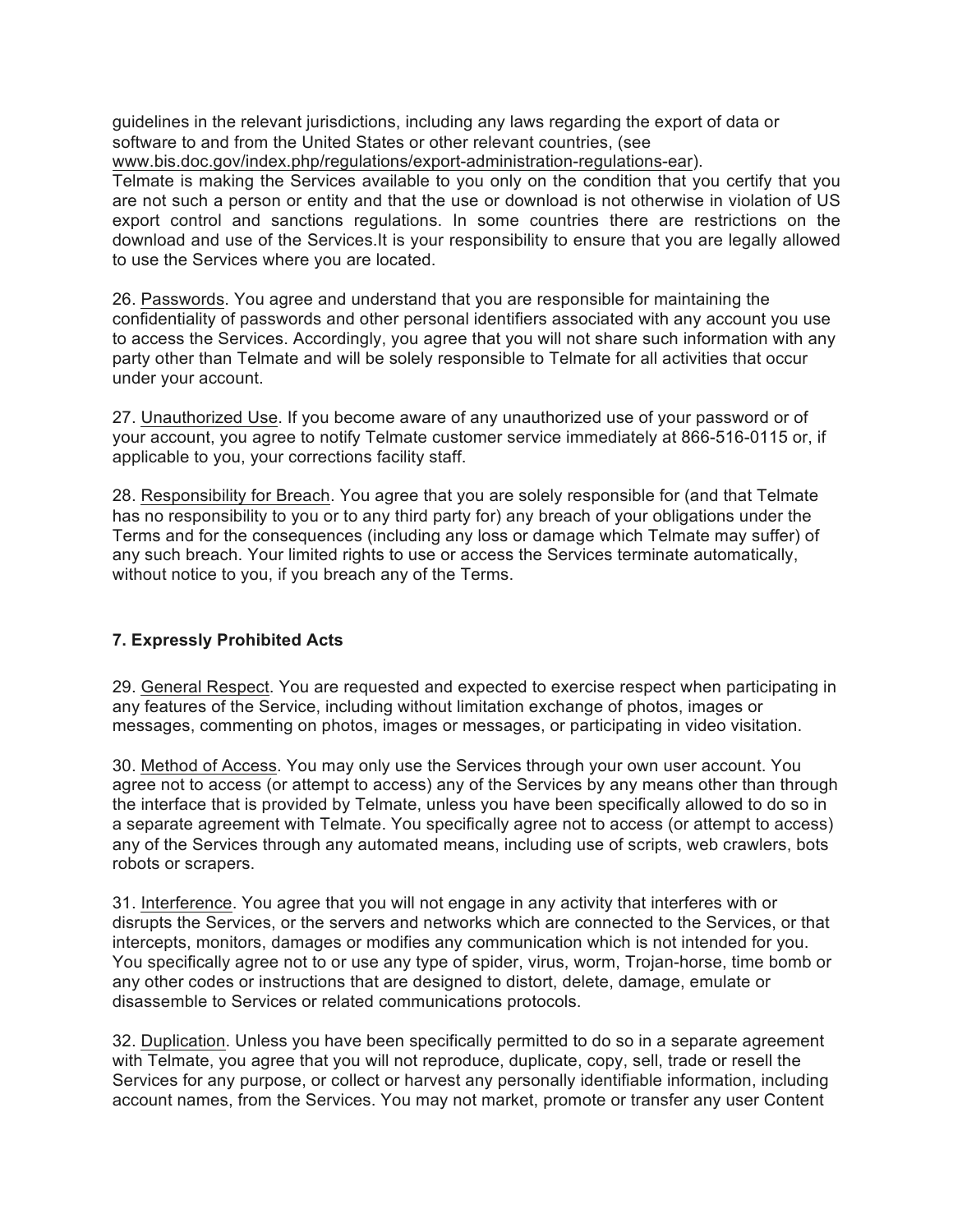to any venue outside the Telmate Services.

33. Other Rules of Conduct. You agree that you shall not submit, record, demonstrate or display information on or through the Services, or perform any actions that (a) are copyrighted, protected by trade secret or otherwise subject to third party proprietary rights, including privacy and publicity rights, unless you are the owner of such rights or have permission from their rightful owner; (b) cause or are intended to cause embarrassment or distress to any third party; (c) contain a falsehood or misrepresentation, including without limitation impersonating or misrepresenting affiliation with another person or entity; (d) are offensive, unlawful, harmful to minors, obscene, defamatory, libelous, abusive, indecent, threatening, pornographic, harassing, hateful, or racially or ethnically offensive; (e) encourages conduct that would be considered a criminal offense, gives rise to civil liability, violates any law, or is otherwise objectionable; (f) portray or involve nudity, graphic or gratuitous violence; or (g) constitute or create an advertisement or solicitation of business, funds or services.

34. Indirect Breach. You will not facilitate or encourage any violations by others of these prohibited acts or any Terms.

# **8. Content in the Services**

35. Content. You understand that all information (such as data files, written text, computer software, music, audio files or other sounds, photographs, videos or other images) which you may post, demonstrate, display, record or have access to as part of, or through your use of, the Services is subject to the Terms. All such information is referred to below as the "Content".

36. Endorsement. Telmate is not the source of, does not have any control over, does not monitor and takes no responsibility for the Content. Telmate does not endorse any user submissions or any opinion, recommendation, or advice expressed therein, and expressly disclaims any and all liability in connection with user submissions.

37. Responsibility. The Content is entirely the responsibility of the person from whom such content originated. You agree that you are solely responsible for (and that Telmate has no responsibility to you or to any third party for) any Content that you create, transmit or display while using the Services and for the consequences of your actions (including any loss or damage which Telmate may suffer) by doing so.

38. Intellectual Property. You should be aware that Content presented to you as part of the Services, including but not limited to Content from other users, advertisements in the Services, and sponsored Content within the Services, may be protected by intellectual property rights which are owned by the users, sponsors or advertisers who provide that Content to Telmate (or by other persons or companies on their behalf). You may not modify, rent, lease, loan, sell, distribute or create derivative works based on this Content (either in whole or in part), except user Content as permitted herein, unless you have been specifically told that you may do so by Telmate or by the owners of that Content, in a separate agreement.

39. **TELMATE OR AGENTS OF LAW ENFORCEMENT MAY USE, RECORD, MODIFY, COPY, VIEW, DISPLAY OR DISTRIBUTE ANY AND ALL SUCH CONTENT AS PERMITTED BY LAW, WITHOUT PROVIDING NOTICE OR COMPENSATION. YOU HEREBY ACKNOWLEDGE YOUR AWARENESS OF, AND CONSENT TO ALL SUCH ACTIVITY.**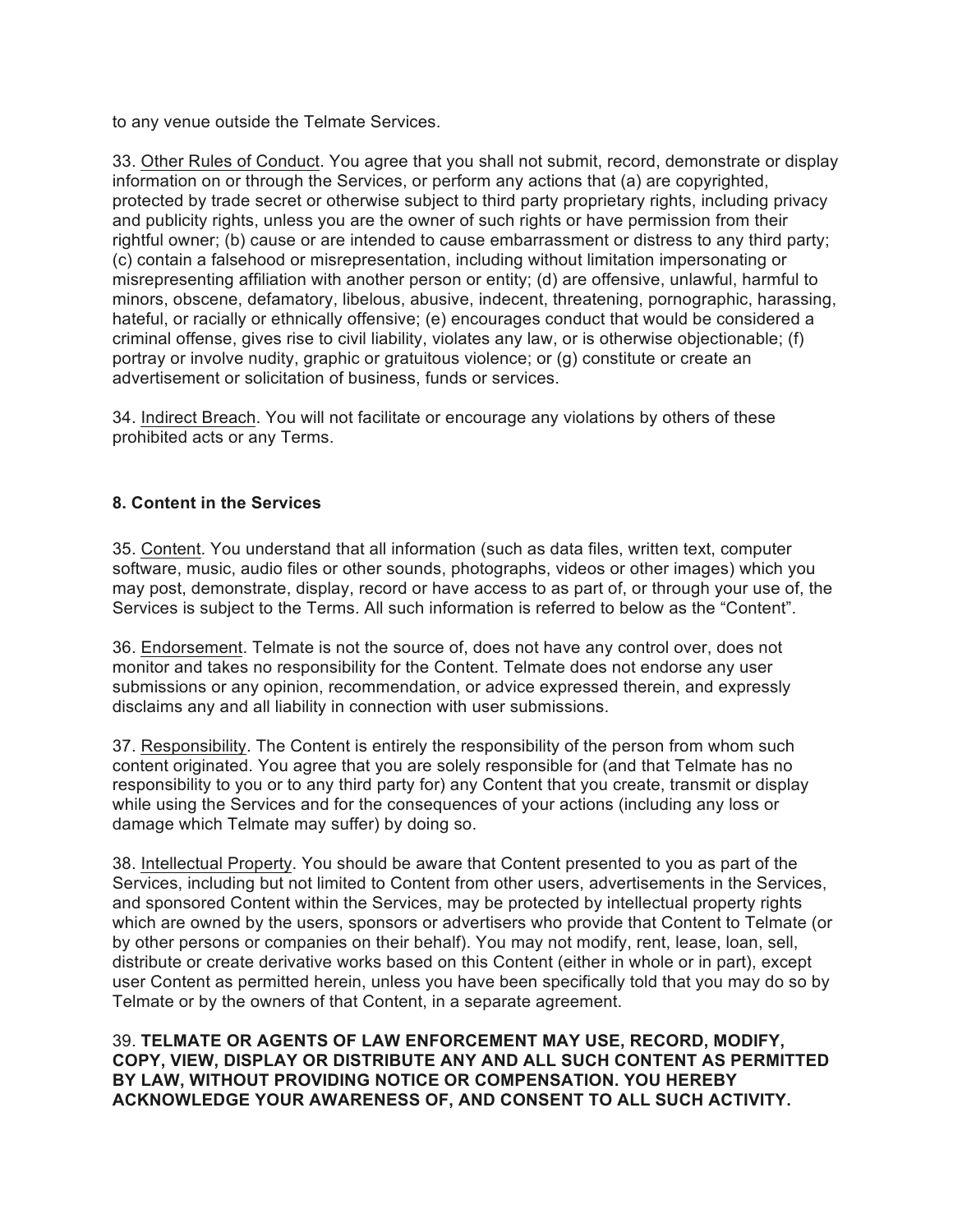40. Non-Confidential. Telmate does not guarantee any confidentiality with respect to user Content, whether or not it is published. By using the Services, you agree that any Content that you submit may be transmitted to the recipient of your communication or other users.

41. Removal. Telmate reserves the right (but shall have no obligation) to pre-screen, review, flag, filter, modify, refuse or remove any or all Content from any Service, and/or terminate these Terms and your user account if you use any content that is in breach of these Terms. For some of the Services, Telmate may provide tools to filter out improper content (e.g., explicit sexual content). If Telmate receives any notification or otherwise considers that any Content that you post, upload, edit, host, share and/or publish on or through the Services is inappropriate or infringes any rights of any third party, or if Telmate wishes to remove your Content for any reason whatsoever, Telmate reserves the right to manually or automatically remove such Content for any reason immediately or within such other timescales as may be decided by Telmate. The Content shall be taken down without any admission as to liability and without prejudice to any rights, remedies or defenses, all of which are expressly reserved. You acknowledge and agree that Telmate is under no bligation to return or reload such Content at any time, and you hereby expressly release Telmate from any claims or allegations that may result from such removal.

42. Offensive Content. You understand that by using the Services you may be exposed to Content that you may find offensive, unlawful, indecent, obscene, harmful to minors, or otherwise objectionable and that, in this respect, you use the Services at your own risk.

43. Warranty. In connection with any Content that you submit, you represent and warrant that you (a) own or have the necessary licenses, rights, consents, and permissions to use and authorize Telmate to use all copyrights, trademarks, trade secrets, patents and other intellectual property or proprietary rights in and to any and all such Content in accordance with these Terms; and (b) have the written consent, release and/or permission of each and every identifiable individual person in the Content to use the name and/or likeness of each and every such individual in the Content, to enable inclusion and use thereof in the manner contemplated by these Terms. Except as expressly permitted herein, you may not copy, post or use text, photos, pictures, music, sounds, images or any other content from any third party or source without specific permission from the owner.

### **9. Content License from You**

44. Your Ownership. You retain copyright and any other rights you already hold in Content which you submit, post, display or record on or through the Services.

45. License Grant. By submitting, posting or displaying the Content you give Telmate a perpetual, irrevocable, worldwide, royalty-free, non-exclusive, sub-licensable and transferable license of all rights to use, reproduce, adapt, edit, modify, translate, derive, incorporate, record, publish, transmit, publicly perform, publicly display and distribute any Content which you submit, post, display or record on or through the Services, including, without limitation, all trademarks associated therewith, in connection with the Services, including for the purpose of providing, promoting or distributing part or all of the Services, in any and all media now known or hereafter devised.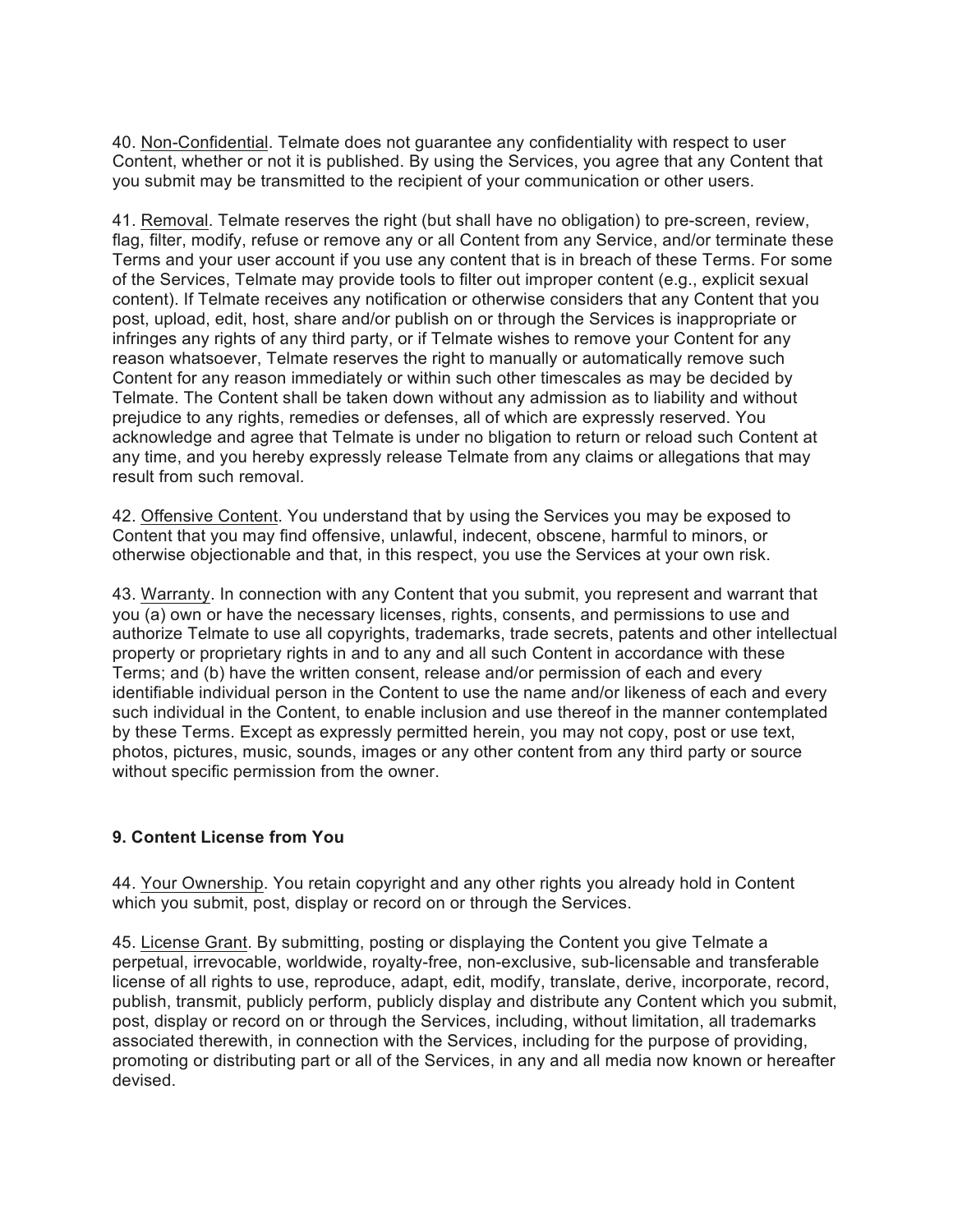46. Third Party Services. You agree that this license includes a right for Telmate to make such Content available to other companies, organizations or individuals with whom Telmate has relationships for the provision of syndicated or other services, and to use such Content in connection with the provision of those services.

47. Other Users. You also hereby grant each user of the Services a non-exclusive license to access your Content through the Services and to use, copy, distribute, prepare derivative works of, display, perform and transmit such Content solely as permitted through the functionality of the Services and pursuant to these Terms. In addition, you waive any so-called "moral rights" in and to the Content, to the extent permitted by applicable law.

48. Technical Requirements. You understand that Telmate, in performing the required technical steps to provide the Services to our users, may (a) transmit or distribute your Content over various public networks and in various media; and (b) make such changes to your Content as are necessary to conform and adapt that Content to the technical requirements of connecting networks, devices, services or media. You agree that this license shall permit Telmate to take these actions.

### **10. Proprietary Rights**

49. Our Ownership. You acknowledge and agree that Telmate (or Telmate's licensors or Affiliates) owns all legal right, title and interest in and to the Services and Software, including any intellectual property rights which subsist in the Services or Software (whether those rights happen to be registered or not, and wherever in the world those rights may exist). You further acknowledge that the Services and Software may contain information which is designated confidential by Telmate and that you shall not disclose such information without Telmate's prior written consent.

50. Trademarks. Unless you have agreed otherwise in writing with Telmate, nothing in the Terms gives you a right to use any of Telmate's trade names, trademarks, service marks, logos, domain names, and other distinctive brand features. Further, unless you have been expressly authorized to do so in writing by Telmate, you agree that in using the Services you will not use any trademark, service mark, trade name, logo of any company or organization in a way that is likely or intended to cause confusion about the owner or authorized user of such marks, names or logos.

51. Your Retained Rights. Other than the limited license rights set forth in Sections 8.5 and 9, Telmate acknowledges and agrees that it obtains no right, title or interest from you (or your licensors) under these Terms in or to any Content that you submit, post, transmit or display on, or through, the Services, including any intellectual property rights which subsist in that Content (whether those rights happen to be registered or not, and wherever in the world those rights may exist). Unless you have agreed otherwise in writing with Telmate, you agree that you are responsible for protecting and enforcing those rights and that Telmate has the right, but no obligation, to do so on your behalf.

52. Proprietary Notices. You agree that you shall not remove, obscure, or alter any proprietary rights notices (including copyright and trade mark notices) which may be affixed to or contained within the Services.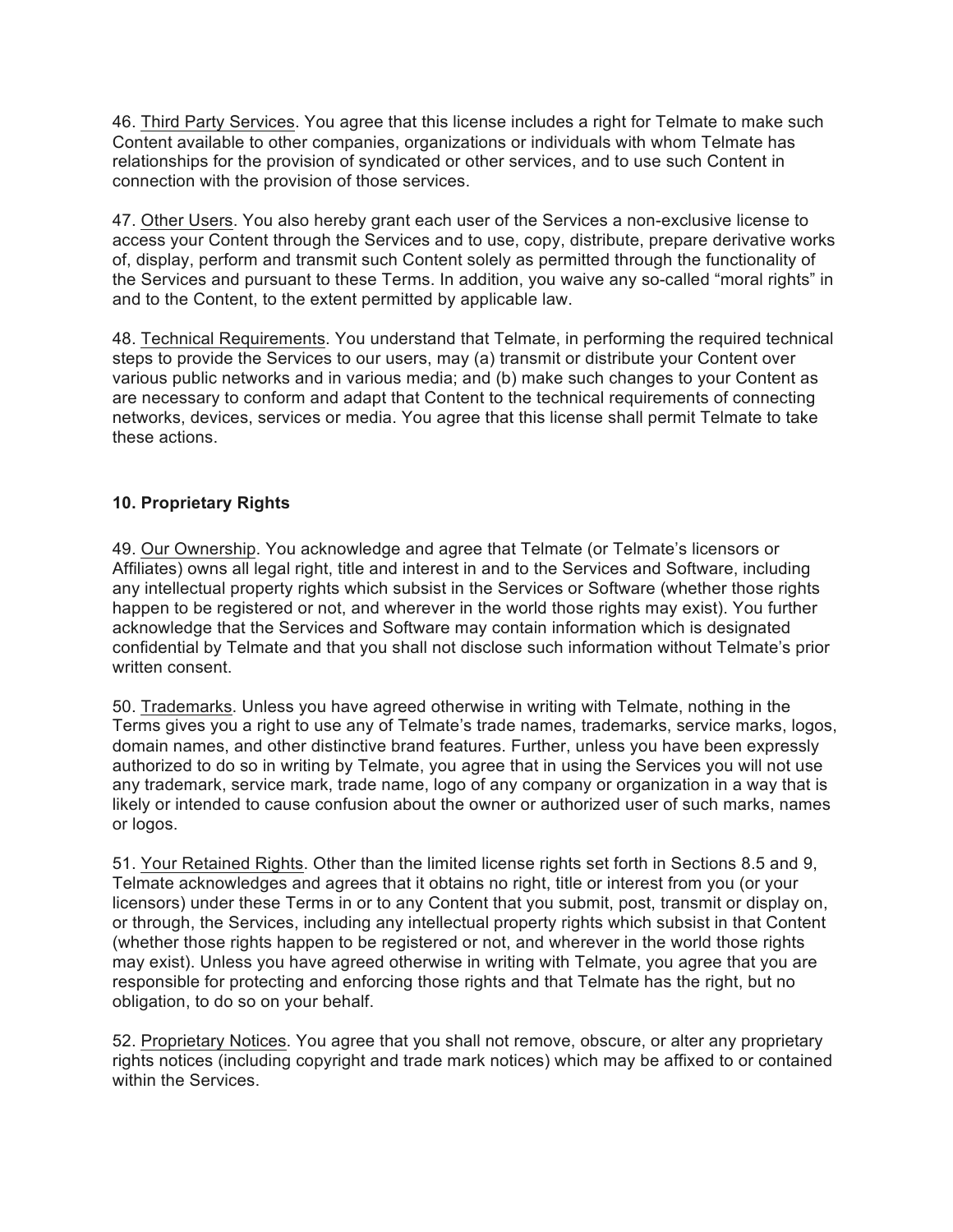### **11. Privacy and your Personal Information**

53. Privacy Policy. For information about Telmate's data protection practices, please read Telmate's privacy policy at http://www.telmate.com/privacy. This policy explains how Telmate treats your personal information, and protects your privacy, when you use the Services.

54. Public Availability. You should be aware that if you voluntarily disclose personal information (e.g., user name, e-mail address) to another user via chat, message, or other method, that information can be collected and used by others and may result in unsolicited messages from other parties. Telmate collects person information that you choose to provide on our Service's registration and other pages.

55. Consent. You agree to the use of your data in accordance with Telmate's privacy policies and to abide by such policy.

56. Control. Subject to access by Telmate and law enforcement as described herein, you can otherwise control with whom your Content is shared and how by adjusting your privacy settings. You once again acknowledge that Telmate and agents of law enforcement shall have access to your Content and all other information about your account (your contacts, registration information, links, settings, etc.), even after such Content and other information may have been deleted or removed by you, and consent to such access. Your information is otherwise only shared with those whom you choose to connect to, and no one else connected to the site.

#### **12. Video Visitation Policy**

57. When you schedule a video visit through Telmate, the video kiosk is reserved for that period of time and may not be used by any other inmate/detainee at the facility.

58. If you are unable to attend the visit as originally reserved, please log into your Telmate account and cancel your scheduled visit reservation. Provided you cancel as required below, you will be credited with time that can be used to book a new visit.

59. In order to qualify for a credit of the cost for scheduling the visit, you must notify Telmate, and Telmate must receive the notice of your cancellation, at least 24 hours in advance so another visitor may book that time slot.

60. NO SHOW – Visits that are not cancelled at least 24 hours in advance, or that did not take place because the visitor or the inmate either did not attend or attended late, will not be credited.

61. If your visit is cancelled by the correctional facility staff more than 24 hours in advance, you will receive credit for a future visit reservation. If it is cancelled less than 24 hours prior to your scheduled visit you may be eligible for a credit, but you will need to contact our 24-hour support staff at 866-516-0115 within 2 hours of your schedule visit to verify eligibility and request a credit.

62. If the facility staff canceled the visit due to inappropriate behavior or other rules violation, it will not qualify for a credit.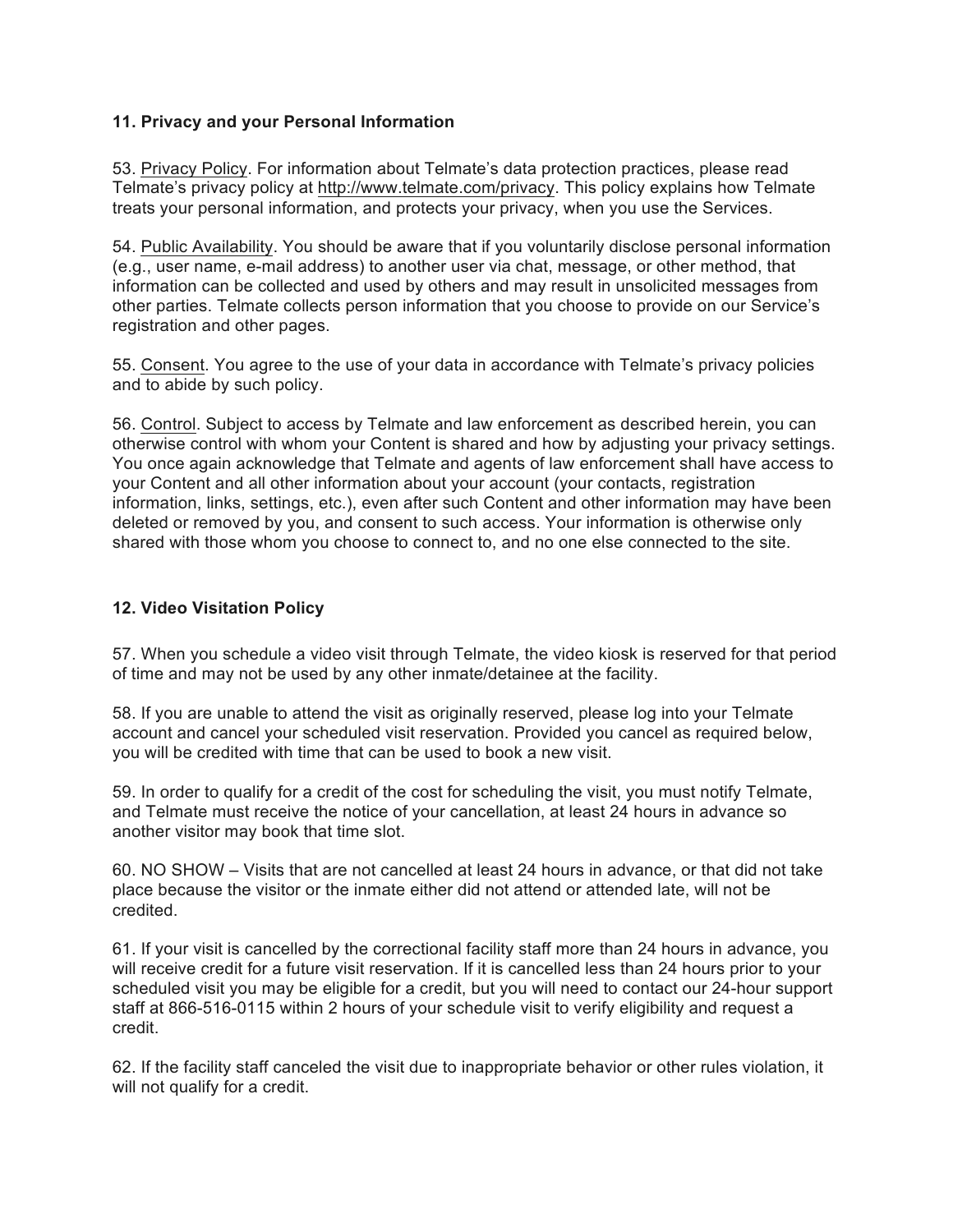63. Time lost in any visit that ended early due to system failure or other technical difficulty will be credited for use toward a future visit.

64. If your visit is cancelled because the inmate has been moved for reasons other than those in rule 6 above, and no station is available at the scheduled time, you will get credit toward a future visit.

65. Any visitation credits remaining when an inmate is released will automatically be converted to prepaid phone time and subject to Telmate's prepaid refund policy as noted in Section 14. **13. Subscription Fees and Service Charges**

66. Fees. Use of the Services may require the user to pay fees for access. These fees may include monthly subscription fees and/or usage-based fees charged at a "per minute" or "per usage" type of rate. Additional taxes and fees may be assessed for certain actions (such as balance transfers). The fees charged (with the exception of the monthly subscription fees) may be changed at any time based on a variety of factors; however, the current rate will always be made available to you by Telmate in the user interface for any Service. Monthly subscription fees may be changed with thirty (30) days advanced notice to you (by email or posting within the Service) or upon any new or renewed subscription term. Where you purchase Services on a subscription basis, you acknowledge and agree that this is a recurring payment and payments shall be made to Telmate until the subscription for that Service is terminated by you or by Telmate as described herein.

67. Payment Process. Users of Telmate's Services may maintain a balance of funds in their account. When a user accesses a Service that requires a fee, the fees will be withdrawn from the stored account balance. For example, if you reserve a "Remote Visitation", the party making such reservation needs to pay for that Service. Upon confirmation of the reservation, we will deduct the price of the visitation from that individual's account balance. The monthly subscription fee will also be withdrawn from the stored account balance.

68. Fund Replenishment. If you wish to use a function that requires payment (e.g., reserving a kiosk for "Remote Visitation") and have insufficient funds in your account, you will not be able to access that function until you deposit additional funds. These funds can be added in the following ways:

a. *Credit Card Payment*. A user is allowed to connect up to two credit cards to his Telmate account. These credit cards can be used to automatically refill the balance of an account that has fallen below the five (\$5) dollar minimum. If the account is below this minimum, the user's primary credit card will automatically be debited twenty-five (\$25) dollars, which is instantly deposited into the user's stored account balance. If billing to the primary credit card fails, Telmate will attempt to debit the secondary credit card, if one is on file. If that charge fails, Telmate may email the user, if an email is on file, requesting the user to edit the account's credit card details. By providing credit card detail or using this payment method, you understand and approve Telmate's collection, retention (in encrypted format) and use of your credit card data as necessary herein.

69. Suspension of Pay Services. If a user allows his account balance to drop to one cent or below, the user's account will be suspended, and he will be unable to access any fee-based features within Telmate Services. Once the user makes a deposit, or associates a valid credit card against which the automatic charge works, so long as the account and other information remain readily available to Telmate, his account access and all stored data will be restored.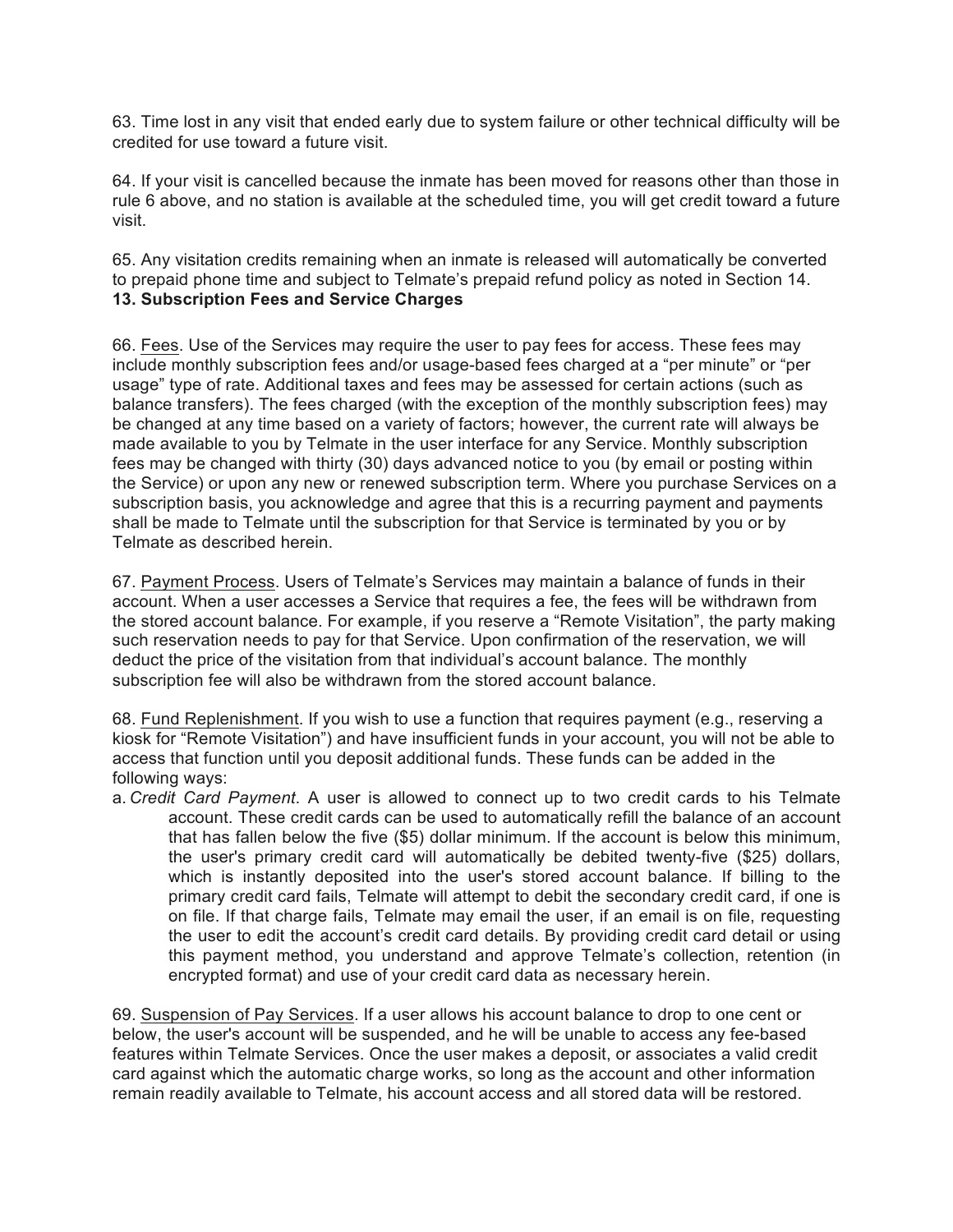70. Liability. Any charges (fees) incurred through this Service shall be the sole responsibility of the person who has deposited the cash or been issued the credit card(s) that is associated with the user account. At this time, a Telmate fee may not be paid in any other form than through cash or credit card. At no time during or after a transaction will any fee charged by Telmate be refunded to a person, agency, or department.

71. Account History. You can view a history of charges against your account in the "Account History" section of your profile. If there are any questions about our billing or refund policy please contact customerservice@telmate.com.

### **14. Refunds**

72. Subscription Refunds. The monthly subscription fee, once assessed, is not refundable. If your account is deactivated, new monthly subscription charges will cease within five (5) business days thereafter. However, fees that have already been paid or charged (or any portion thereof) will not be refunded.

73. Service Fee Refunds. Service fees, once assessed, are non-refundable under any crcumstance. If the Service ends up not being performed due to activity by the facility in which you are incarcerated unrelated to your own actions orbehavior (e.g., power outage, temporary rules change), the facility may, at its discretion, issue you a credit for the Service, such that the same Service may be used at a later time.

74. Balance Refunds. If you close your account with a balance remaining, you may request a refund of such unused balance. You may select from the following refund delivery options: (a) balance transfer to a separate account associated with a connected, verified destination phone number, less taxes and fees; or (b) balance issued to a prepaid calling card, less taxes and fees, useable for calling anywhere in the USA. If the balance exceeds \$50.00 it may be refunded via the original purchase method (credit card deposits to the same credit card, cash deposits will be refunded by check; there is a \$10.00 fee for any issued check).

75. Errors. If you believe that Telmate has charged you for any Service in error, you must contact Telmate within ninety (90) days of such charge. No refunds will be given for any charges which are more than ninety (90) days old. This refund policy does not affect your statutory rights.

### **15. Ending your Relationship with Telmate**

76. General. The Terms will continue to apply until terminated by either you or Telmate as set out below.

77. Termination by You. If you want to terminate your legal agreement with Telmate, you may do so by (a) notifying Telmate at any time and (b) closing your accounts for all of the Services which you use, where Telmate has made this option available to you. Your notice should be sent, in writing, to customerservice@telmate.com.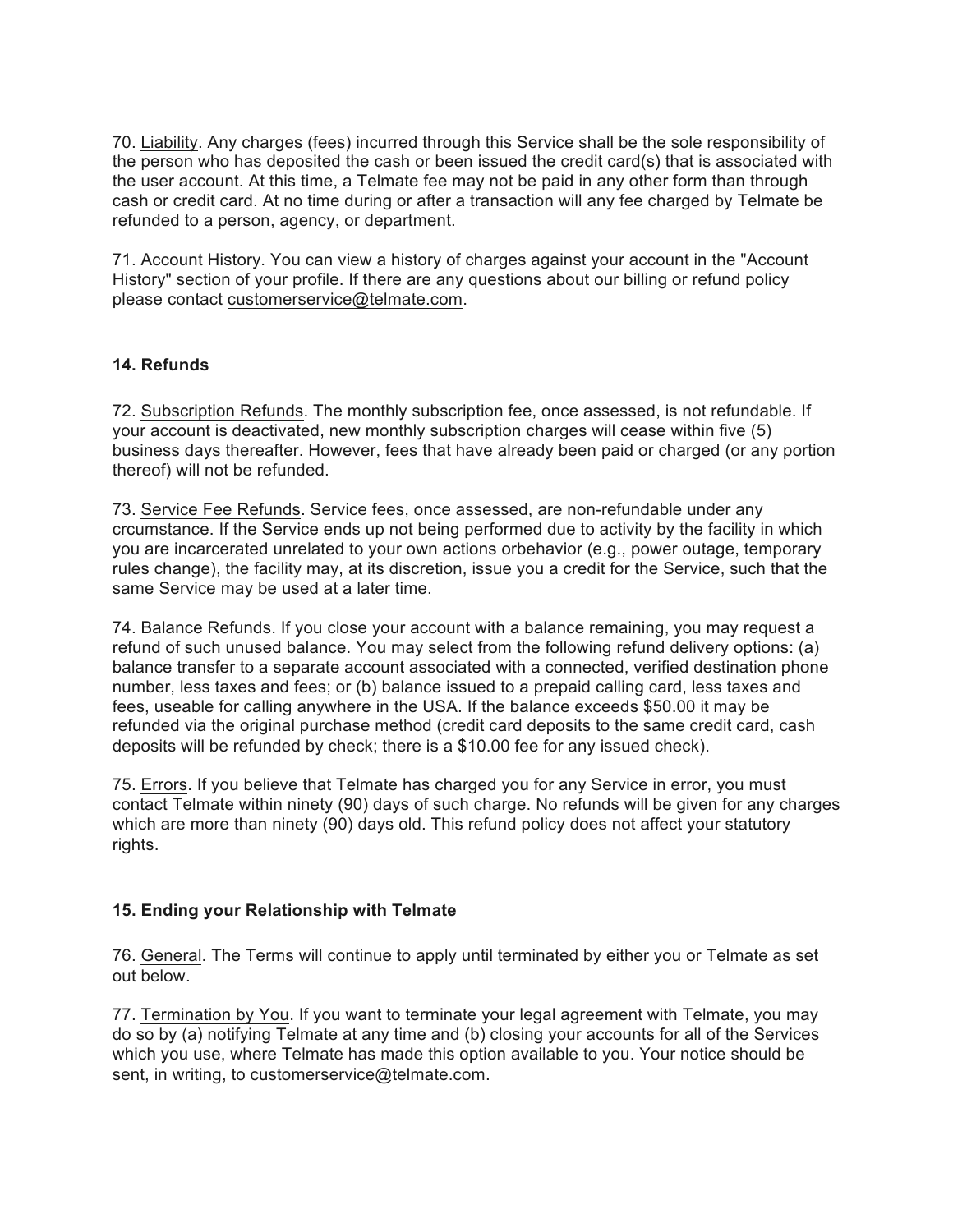78. Termination by Us. Telmate may at any time, terminate its legal agreement with you if: (a) you have breached any provision of the Terms (or have acted in manner which clearly shows that you do not intend to, or are unable to comply with the provisions of the Terms); (b) Telmate is required to do so by law (for example, where the provision of the Services to you is, or becomes, unlawful); (c) the Affiliate with whom Telmate offered the Services to you has terminated its relationship with Telmate or ceased to offer the Services to you; (d) Telmate is transitioning to no longer providing the Services to users in the country, state, county or facility in which you are resident or from which you use the service; or (e) the provision of the Services to you by Telmate is, in Telmate's opinion, no longer in its best commercial interest. Termination by Telmate is in addition to all other legal or equitable remedies available to Telmate.

79. Access. Nothing in this Section shall affect Telmate's rights regarding provision of Services under Section 4.6 of the Terms. Once your account is deactivated or suspended, you will be unable to use or access any fee-based Services, including as applicable sending or receiving messages, scheduling or reserving remote visitations, viewing or posting Content or otherwise accessing the Services. Your account information, links and Content may be retained but, except as provided above, will not be visible to other users.

80. Downloaded Content. Upon termination of your agreement with Telmate, you agree to immediately erase or otherwise destroy any downloaded and printed Content in your possession or control, other than you own.

81. Survival. When these Terms come to an end, all of the legal rights, obligations and liabilities that you and Telmate have benefited from, been subject to (or which have accrued over time while the Terms have been in force) or which are expressed to continue indefinitely, shall be unaffected by this cessation, and the provisions of paragraph 21.7 shall continue to apply to such rights, obligations and liabilities indefinitely.

### **16. EXCLUSION OF WARRANTIES**

82. LAWFUL EXCLUSIONS. NOTHING IN THESE TERMS, INCLUDING SECTIONS 15 AND 16, SHALL EXCLUDE OR LIMIT TELMATE'S WARRANTY OR LIABILITY FOR LOSSES WHICH MAY NOT BE LAWFULLY EXCLUDED OR LIMITED BY APPLICABLE LAW. SOME JURISDICTIONS DO NOT ALLOW THE EXCLUSION OF CERTAIN WARRANTIES OR CONDITIONS OR THE LIMITATION OR EXCLUSION OF LIABILITY FOR LOSS OR DAMAGE CAUSED BY NEGLIGENCE, BREACH OF CONTRACT OR BREACH OF IMPLIED TERMS, OR INCIDENTAL OR CONSEQUENTIAL DAMAGES. ACCORDINGLY, ONLY THE LIMITATIONS WHICH ARE LAWFUL IN YOUR JURISDICTION WILL APPLY TO YOU AND OUR LIABILITY WILL BE LIMITED TO THE MAXIMUM EXTENT PERMITTED BY LAW.

83. NO WARRANTY. YOU EXPRESSLY UNDERSTAND AND AGREE THAT YOUR USE OF THE SERVICES IS AT YOUR SOLE RISK AND THAT THE SERVICES ARE PROVIDED "AS IS" AND "AS AVAILABLE," WITHOUT WARRANTY OF ANY KIND.

84. REPRESENTATIONS. IN PARTICULAR, TELMATE AND ITS AFFILIATES AND LICENSORS DO NOT REPRESENT OR WARRANT TO YOU THAT: (a) YOUR USE OF THE SERVICES WILL MEET YOUR REQUIREMENTS; (b) YOUR USE OF THE SERVICES WILL BE UNINTERRUPTED, TIMELY, SECURE OR FREE FROM ERROR; (c) ANY INFORMATION OBTAINED BY YOU AS A RESULT OF YOUR USE OF THE SERVICES WILL BE ACCURATE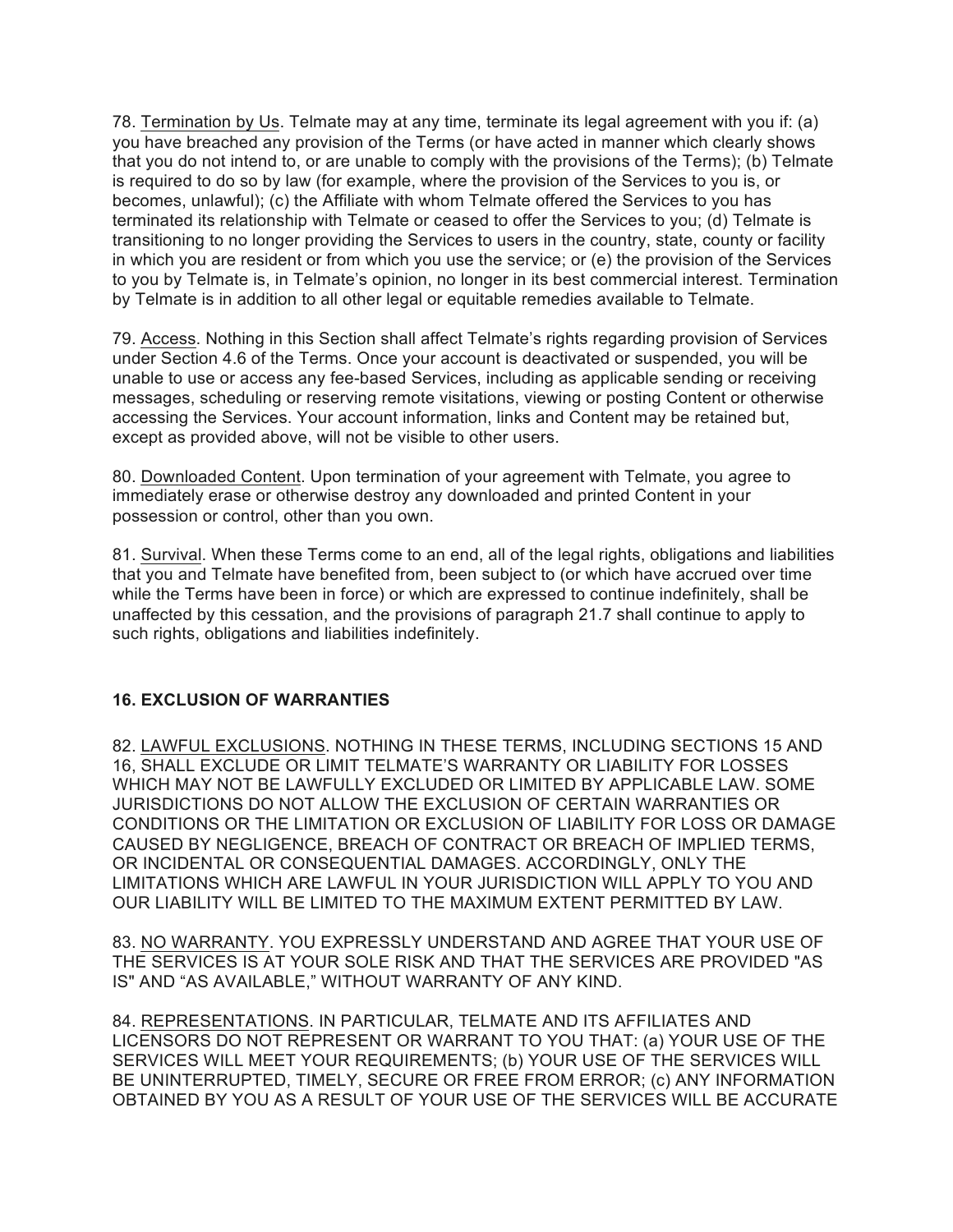OR RELIABLE; OR (d) DEFECTS IN THE OPERATION OR FUNCTIONALITY OF ANY SOFTWARE PROVIDED TO YOU AS PART OF THE SERVICES WILL BE CORRECTED.

85. ALLOCATION OF RISK. ANY MATERIAL DOWNLOADED OR OTHERWISE OBTAINED THROUGH THE USE OF THE SERVICES IS DONE AT YOUR OWN DISCRETION AND RISK, AND YOU WILL BE SOLELY RESPONSIBLE FOR ANY DAMAGE TO YOUR COMPUTER SYSTEM OR OTHER DEVICE OR LOSS OF DATA THAT RESULTS FROM THE DOWNLOAD OF ANY SUCH MATERIAL.

86. DISCLAIMERS. NO ADVICE OR INFORMATION, WHETHER ORAL OR WRITTEN, OBTAINED BY YOU FROM TELMATE OR THROUGH OR FROM THE SERVICES SHALL CREATE ANY WARRANTY NOT EXPRESSLY STATED IN THE TERMS. TELMATE FURTHER EXPRESSLY DISCLAIMS ALL WARRANTIES AND CONDITIONS OF ANY KIND, WHETHER EXPRESS OR IMPLIED, INCLUDING, BUT NOT LIMITED TO THE IMPLIED WARRANTIES AND CONDITIONS OF MERCHANTABILITY, FITNESS FOR A PARTICULAR PURPOSE, TITLE AND NON-INFRINGEMENT.

# **17. LIMITATION OF LIABILITY**

87. LIMITATIONS. SUBJECT TO OVERALL PROVISION IN PARAGRAPH 15.1 ABOVE, YOU EXPRESSLY UNDERSTAND AND AGREE THAT TELMATE AND ITS AFFILIATES AND LICENSORS SHALL NOT BE LIABLE TO YOU FOR:

- a. ANY DIRECT, INDIRECT, INCIDENTAL, SPECIAL CONSEQUENTIAL PUNITIVE OR EXEMPLARY DAMAGES WHICH MAY BE INCURRED BY YOU, HOWEVER CAUSED AND UNDER ANY THEORY OF LIABILITY. THIS SHALL INCLUDE, BUT NOT BE LIMITED TO, ANY LOSS OF PROFIT (WHETHER INCURRED DIRECTLY OR INDIRECTLY), ANY LOSS OF GOODWILL OR BUSINESS REPUTATION, ANY LOSS OF DATA SUFFERED, COST OF PROCUREMENT OF SUBSTITUTE GOODS OR SERVICES, OR OTHER INTANGIBLE LOSS; OR
- b.
- c. ANY LOSS OR DAMAGE WHICH MAY BE INCURRED BY YOU, INCLUDING BUT NOT LIMITED TO LOSS OR DAMAGE AS A RESULT OF:
- i.
- ii. ANY RELIANCE PLACED BY YOU ON THE COMPLETENESS, ACCURACY OR EXISTENCE OF ANY CONTENT OR ADVERTISING, OR AS A RESULT OF ANY RELATIONSHIP OR TRANSACTION BETWEEN YOU AND ANY OTHER USER, ADVERTISER OR SPONSOR WHOSE CONTENT OR ADVERTISING APPEARS ON THE SERVICES;
- iii. ANY CHANGES WHICH TELMATE MAY MAKE TO THE SERVICES, OR FOR ANY PERMANENT OR TEMPORARY CESSATION IN THE PROVISION OF THE SERVICES (OR ANY FEATURES WITHIN THE SERVICES);
- iv. THE DELETION OF, CORRUPTION OF, OR FAILURE TO STORE, ANY CONTENT AND OTHER COMMUNICATIONS DATA MAINTAINED OR TRANSMITTED BY OR THROUGH YOUR USE OF THE SERVICES;
- v. YOUR FAILURE TO PROVIDE TELMATE WITH ACCURATE ACCOUNT INFORMATION; OR
- vi. YOUR FAILURE TO KEEP YOUR PASSWORD OR ACCOUNT DETAILS SECURE AND CONFIDENTIAL.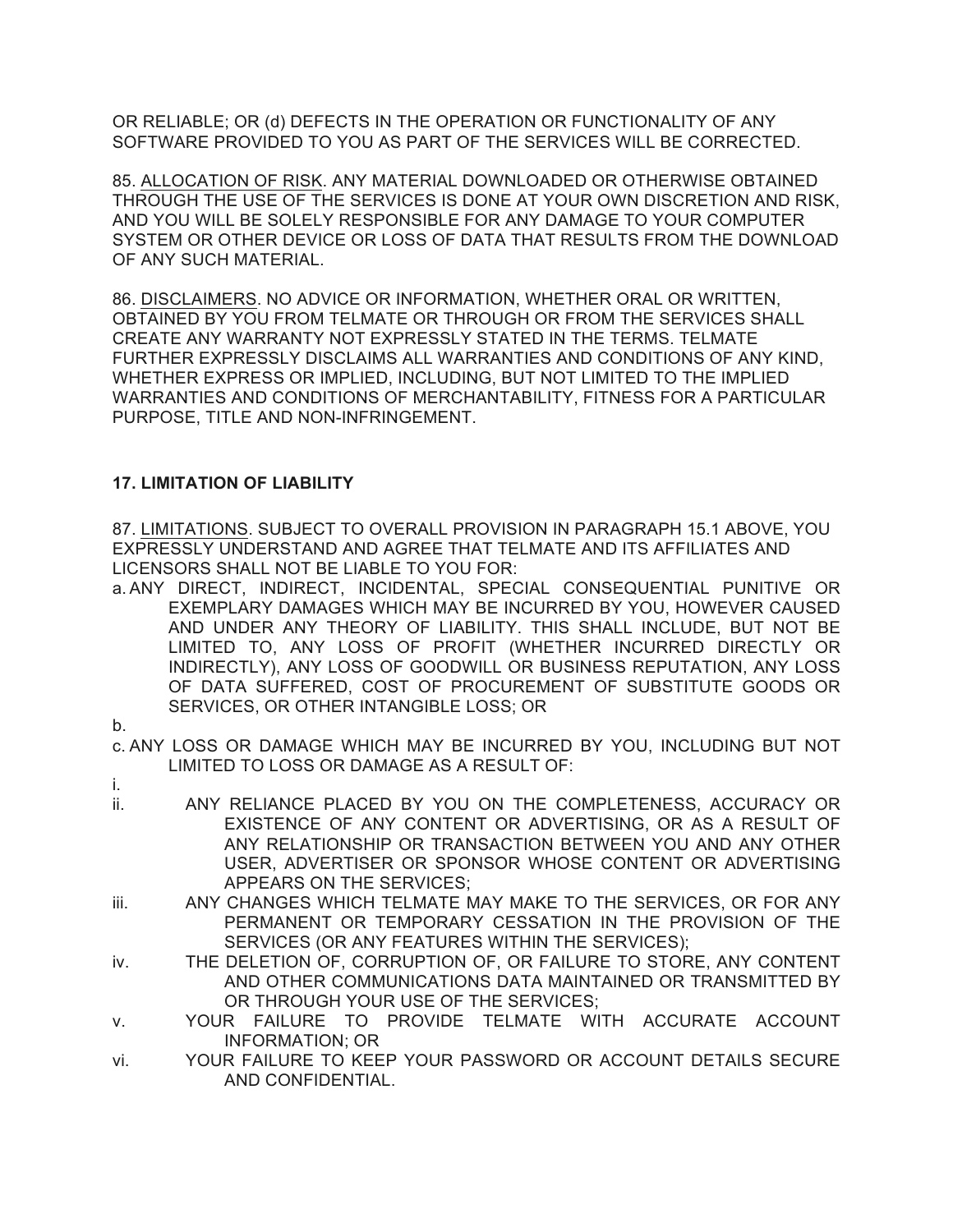88. WAIVER. YOU HEREBY WAIVE ANY AND ALL CLAIMS AGAINST TELMATE, ITS AFFILIATES, AGENTS, REPRESENTATIVES AND LICENSORES ARISING OUT OF YOUR USE OF THE SERVICE AND THE INFORMATION AVAILABLE THEREIN.

89. NOTICE. THE LIMITATIONS ON TELMATE'S LIABILITY TO YOU IN PARAGRAPH 16.1 ABOVE SHALL APPLY WHETHER OR NOT TELMATE HAS BEEN ADVISED OF OR SHOULD HAVE BEEN AWARE OF THE POSSIBILITY OF ANY SUCH LOSSES ARISING.

#### **18. Indemnification**

By using our Service, you agree to defend, indemnify, and hold harmless Telmate and its agents, Affiliates, and employees, against all claims, losses, costs, damages and/or expenses (including reasonable attorneys' fees) arising out of misuse of our Service or caused by any violation the Terms.

### **19. Copyright and Trademark Policies**

90. Policy. It is Telmate's policy to respond to notices of alleged copyright infringement that comply with applicable international intellectual property law (including, in the United States, the Digital Millennium Copyright Act) and to terminate the accounts of repeat infringers. Details of Telmate's policy can be found at http://www.telmate.com/XXXXX.

91. Process. If Content infringes, or if you believe that Content infringes any of your rights (including intellectual property rights) or is unlawful, please contact us immediately by following our notice and takedown procedure. Telmate reserves the right to ask for verification of your identity and to seek further information to verify your complaint. You agree that you are solely responsible for the consequences resulting from your complaint (including but not limited to removal or blocking of the user or Content) and you acknowledge and agree that any complaint may be used in court proceedings. Any false, misleading or inaccurate information provided by you may result in civil and criminal liability. If the Content is taken down, it shall be done so without any admission as to liability and without prejudice to any rights, remedies or defenses, all of which are expressly reserved. You acknowledge and agree that Telmate is under no obligation to put back such Content at any time.

92. Law Enforcement. Telmate hereby serves notice that it will report to law enforcement authorities any actions that may be considered illegal, as well as any reports it receives from any third party regarding such conduct. When requested, Telmate will cooperate fully with law enforcement agencies in any investigation of alleged illegal activity.

#### **20. Advertisements**

93. General. Some of the Services may be supported by advertising revenue and may display advertisements and promotions. These advertisements may be targeted to the content of information stored on the Services, and activities and recordings made through the Services or other information.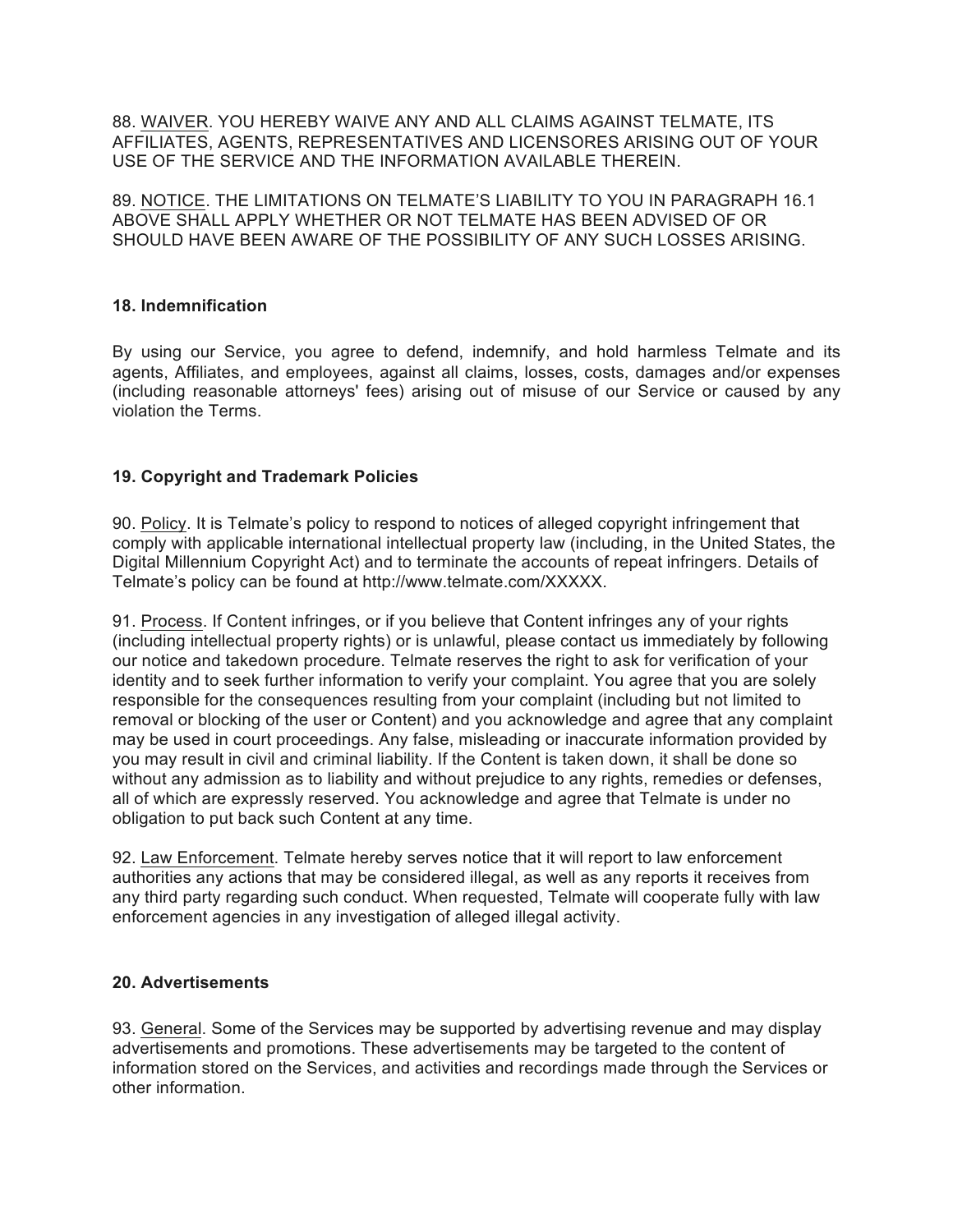94. Right to Change. The manner, mode and extent of advertising by Telmate on the Services are subject to change without specific notice to you.

95. Your Consent. In consideration for Telmate granting you access to and use of the Services, you agree that Telmate may use or have used such content, activities and recordings to place this advertising on the Services.

96. No Endorsement. You acknowledge and agree that Telmate does not necessarily endorse, and is not liable for any loss or damage which may be incurred by you as a result of any reliance by you on the completeness, accuracy or existence of, any such advertising, products or other materials on or available from these resources.

#### **21. Changes to the Terms**

97. Process. Telmate may make changes to the Universal Terms or Additional Terms from time to time. When these changes are made, Telmate will make a new copy of the Universal Terms available for review and their acceptance a condition to logging on to the Services, and any new Additional Terms will be made available to you from within, or through, the affected Services.

98. Acceptance. You understand and agree that if you use the Services after the date on which the Universal Terms or Additional Terms have changed, Telmate will treat your use as acceptance of the updated Universal Terms or Additional Terms. If you do not agree with the amended Terms, you may terminate your relationship with Telmate in accordance with Section 12 above.

### **22. General Legal Terms**

99. Complete Agreement. The Terms constitute the whole legal agreement between you and Telmate and govern your use of the Services (but excluding any services which Telmate may provide to you under a separate written agreement), and completely replace any prior agreements or other communications between you and Telmate, or any representative of Telmate, in relation to the Services.

100. Headings. The headings in these Universal Terms are for convenience only and are not intended to and will not have any meaning or bearing on the interpretation of the language or content of these Terms.

101. Independent Parties. We are independent parties. Neither of us may direct or control the day-to-day activities of the other; neither of us may create or assume any legal obligation on behalf of the other nor shall this agreement be construed as forming any agency, partnership or joint venture between us.

102. No Waiver. You agree that if Telmate does not exercise or enforce any legal right or remedy which is contained in the Terms (or which Telmate has the benefit of under any applicable law), this will not be taken to be a formal waiver of Telmate's rights and that those rights or remedies will still be available to Telmate.